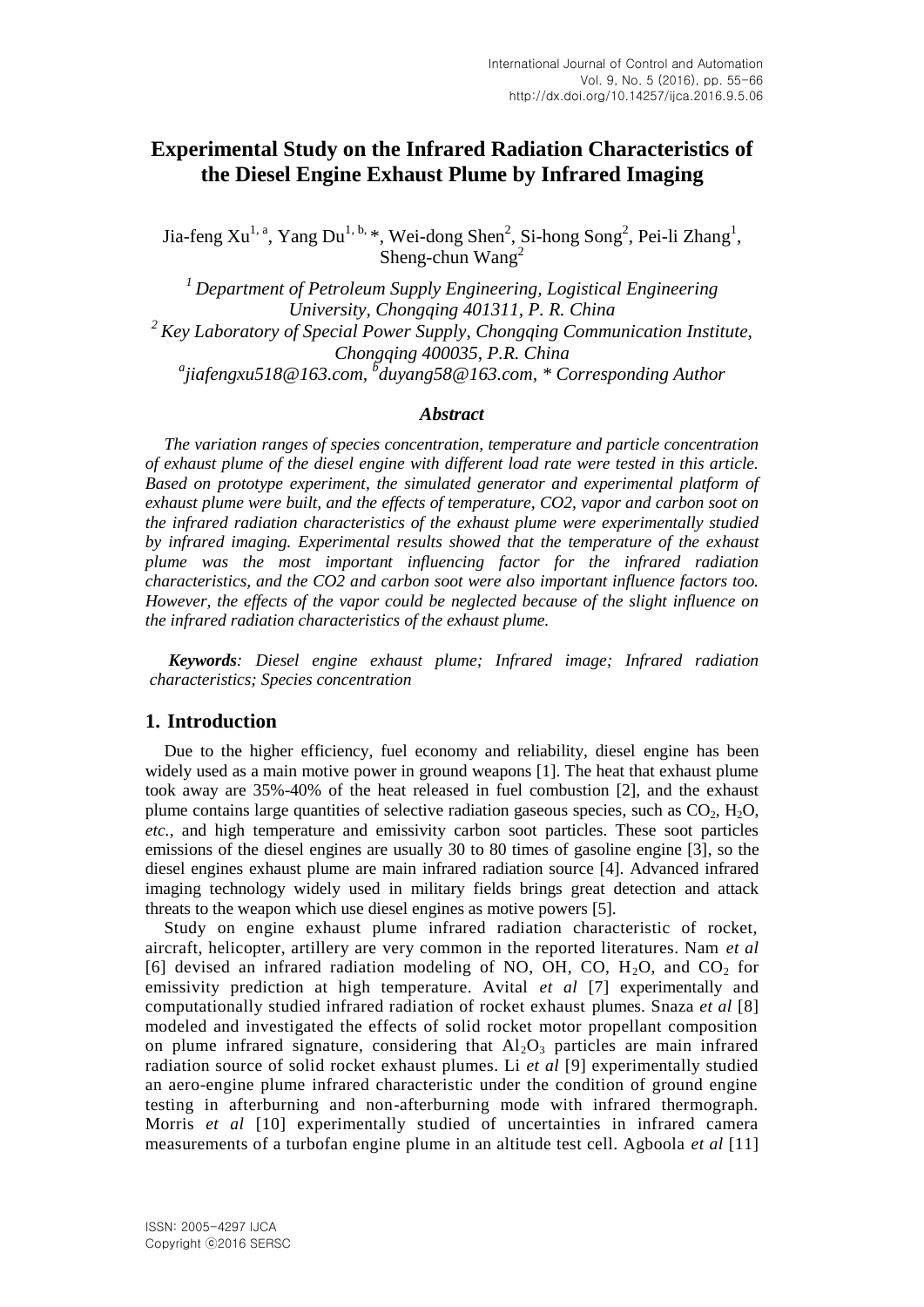experimentally investigated nine different nozzle-mixing structure jets plume infrared radiation characteristics with infrared thermograph, considering that  $CO<sub>2</sub>$  is the main infrared radiation source of turbofan engine exhaust plumes. Pan *et al* [12, 13] numerically simulated temperature field, flow field and infrared radiation signature of the helicopter exhaust plume. Steward *et al* [14] experimentally investigated midwave infrared muzzle flash spectra from unsuppressed and flashsuppressed 152 mm howitzer. Andersson *et al* [15] and Bourayou *et al* [16] experimentally studied particles and gas radiation of flame with Fourier transform infrared (FTIR) spectrometer, considering that a large fraction of the radiation in these flames is emitted by particles. Although there are many differences between above research objects and diesel engine exhaust plume in concentration of exhaust species, temperature range, the results and methods of above researches can be referenced.

However, there are only a few studies focus on the infrared radiation characteristics of diesel engine exhaust plume at relatively low temperature. Zheng *et al* [17] established the numerical calculation model of flow field for tank plume and simulated the radiance and thermal image with C-G approximate model of channel bands, but the influence of carbon soot to plume was not considered. It can be seen from the literatures about infrared radiation characteristic of the diesel engine exhaust plume that most researches are numerical simulations and lack of systematic experimental study.

# **2. Experimental Set-Up and Methodology**

# **2.1. Experimental Set-Up.**

The experimental system of the diesel engine exhaust plume model and the infrared radiation characteristics test was shown in Figure 1, which was composed of the Lombardini LDW2204 diesel engine, hot jet producing system, exhaust species and carbon soot mixing system and test system. The prototype experiment and simulation experiment used the same test system and conditions.



**Figure 1. Schematic Diagram of the Diesel Engine Exhaust Plume Model and the Infrared Radiation Characteristics Test System**

The exhaust species and carbon soot mixing system was consisted of  $CO<sub>2</sub>$  highpressure bottle, electrical vapor generator, carbon soot supply equipment and mixing box. The  $CO<sub>2</sub>$  flowed into mixed box after being decompressed by decompress valve. The vapor flux was controlled by adjusting the voltage of generator and flux valve. The vertical helix carbon soot supply equipment was composed of speed governing electromotor, screw and power box. The quantity of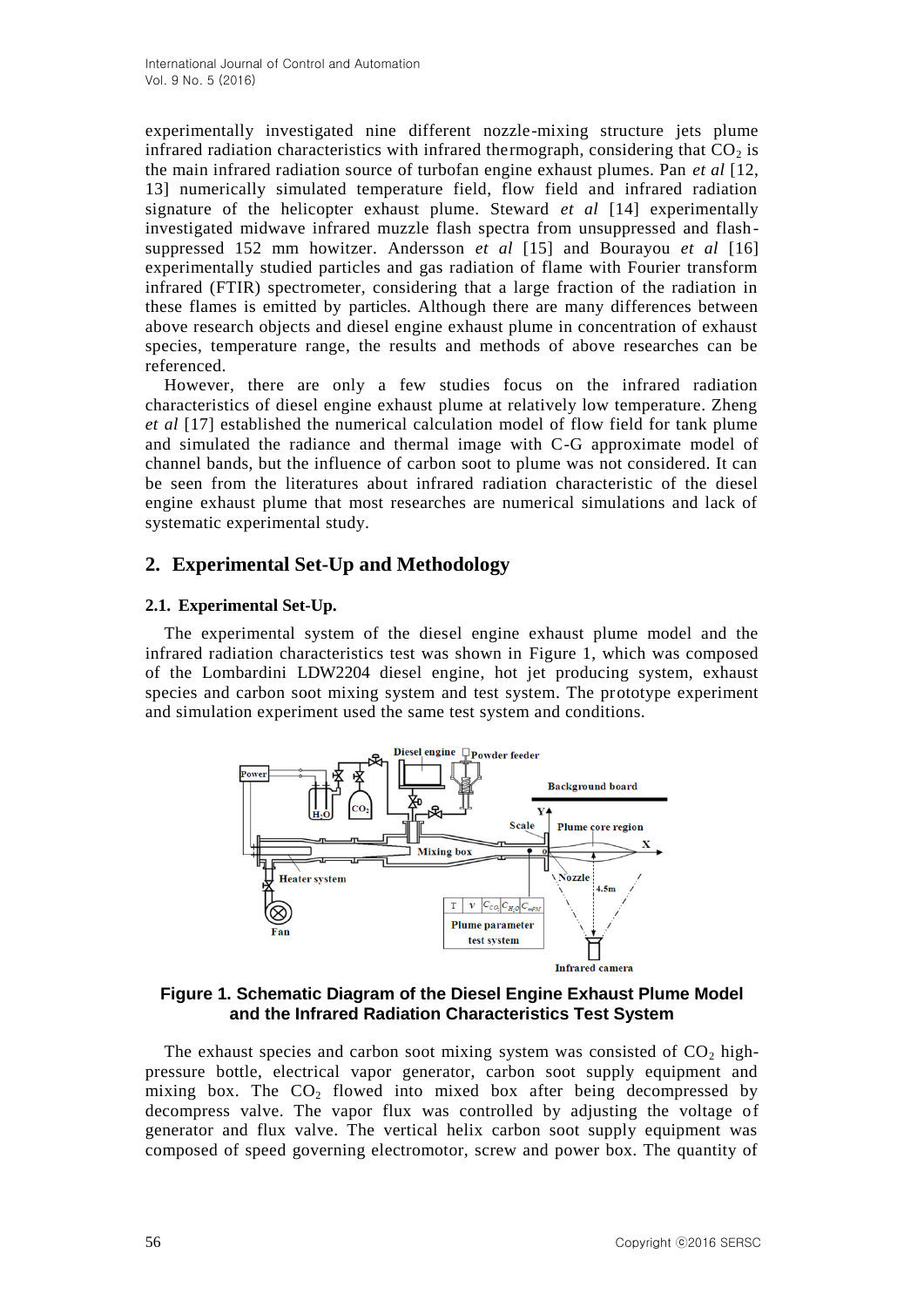carbon soot supply was controlled by adjusting the rotate speed of electromotor. The carbon soot of diesel engine was composed of  $0.1$ -10  $\mu$ m carbon particle group, the carbon soot particle with  $1 \mu m$  average diameter was used in the paper. The infrared image of exhaust plume was tested by 3-5µm infrared radiation camera (Nikon LAIRD S270). In order to analyze expediently, the coordinate setup was shown in Figure1, in which the central axial direction of caudal nozzle was set as x axis, and the infrared image apparatus was mounted at 4.5m perpendicular distance of x axis to insure the whole exhaust plume was in the observational field of infrared image apparatus. The black woody board was used as shield background board to shield the infrared radiation effect of environment.

# **2.2. Methodology**

The water cool diesel engine (LOMBARDINI LDW2204, rated power 32kw, rated rotate speed 3000 r/min) was used as study object in the paper. The parameters and infrared imaging of exhaust with different load rate were tested experimentally. The test results of exhaust parameters were shown in Table 1.

| Load<br>Rate | T     | $\mathcal V$ | $C_{mPM}$  | $-c_{CO}$         | $\mathcal{L}_{O_2}$ | $C_{CO}$          | $C^{}_{\scriptscriptstyle H C}$ | $C_{NO_x}$      | $C_{H_2O}$        |
|--------------|-------|--------------|------------|-------------------|---------------------|-------------------|---------------------------------|-----------------|-------------------|
| (% )         | (k)   | (m/s)        | $(mg/m^3)$ | $(\% \text{vol})$ | $(\% \text{vol})$   | $(\% \text{vol})$ | $(10^{-6}$ vol)                 | $(10^{-6}$ vol) | $(\% \text{vol})$ |
| $\theta$     | 410.5 | 20.15        | 13.8       | 2.0               | 18.4                | 0.04              | $\overline{0}$                  | 50              | 2.2               |
| 10           | 414.3 | 21.20        | 14.8       | 2.2               | 17.6                | 0.06              | 7                               | 85              | 2.4               |
| 20           | 424.5 | 21.40        | 17.4       | 2.5               | 17.7                | 0.05              | 13                              | 94              | 2.7               |
| 30           | 444.1 | 21.40        | 22.4       | 3.0               | 17.4                | 0.04              | 9                               | 120             | 3.3               |
| 40           | 457.6 | 22.25        | 27.2       | 3.3               | 17.4                | 0.04              | 6                               | 170             | 3.6               |
| 50           | 472.1 | 22.40        | 34.2       | 3.8               | 17.3                | 0.04              | $\overline{4}$                  | 186             | 4.2               |
| 60           | 488.2 | 22.40        | 42.9       | 4.9               | 16.8                | 0.04              | 3                               | 237             | 5.4               |
| 70           | 509.4 | 23.36        | 51.1       | 5.2               | 16.4                | 0.04              | $\overline{2}$                  | 249             | 5.7               |
| 80           | 518.8 | 23.06        | 64.0       | 5.5               | 15.5                | 0.04              | $\overline{2}$                  | 310             | 6.0               |
| 90           | 534.1 | 23.80        | 76.9       | 6.4               | 14.6                | 0.04              | $\overline{c}$                  | 317             | 7.1               |
| 100          | 551.8 | 23.95        | 102.8      | 7.1               | 14.5                | 0.04              | 4                               | 345             | 7.8               |

**Table1. The Test Results of the Diesel Engine Exhaust Parameters**

| Project | T(K)    | $C_{mPM}$ (mg / $m^3$ ) | $C_{CO}$ (%vol) | $C_{H_2O}$ (%vol) |
|---------|---------|-------------------------|-----------------|-------------------|
|         | 343-573 | 102.8                   |                 |                   |
|         | 473     |                         | $0 - 8$         |                   |
|         | 473     |                         |                 | $0 - 8$           |
|         | 473     | $0 - 110$               |                 |                   |

**Table 2. The Single-Factor Simulation Experimental Scheme**

It was found the experimental temperature variation range of diesel engine exhaust is close to that in Ref. 24. The exhaust species with radiant capability are mainly  $CO_2$ ,  $H_2O$ ,  $CO$ ,  $HC$ ,  $NO_x$ , but the effects of the  $CO$ ,  $HC$ ,  $NO_x$  on infrared radiation of exhaust plume can be neglected because their maximal concentration is not more than 5‰ of  $CO<sub>2</sub>$ , H<sub>2</sub>O volume concentration. The species concentration of  $CO<sub>2</sub>$ , H<sub>2</sub>O, carbon soot concentration and temperature could be looked as main four influencing factors on infrared radiation of exhaust plume in the paper. The experimental system as shown in Figure 1 was built, and the single-factor simulation experimental scheme was shown in Table 2. The variation ranges of the four main factors in simulation experiment were set on the base of the prototype experimental results. The effects of the four main factors in the tested value range on infrared radiation of exhaust plume were studied with the constant  $v = 22m/s$ .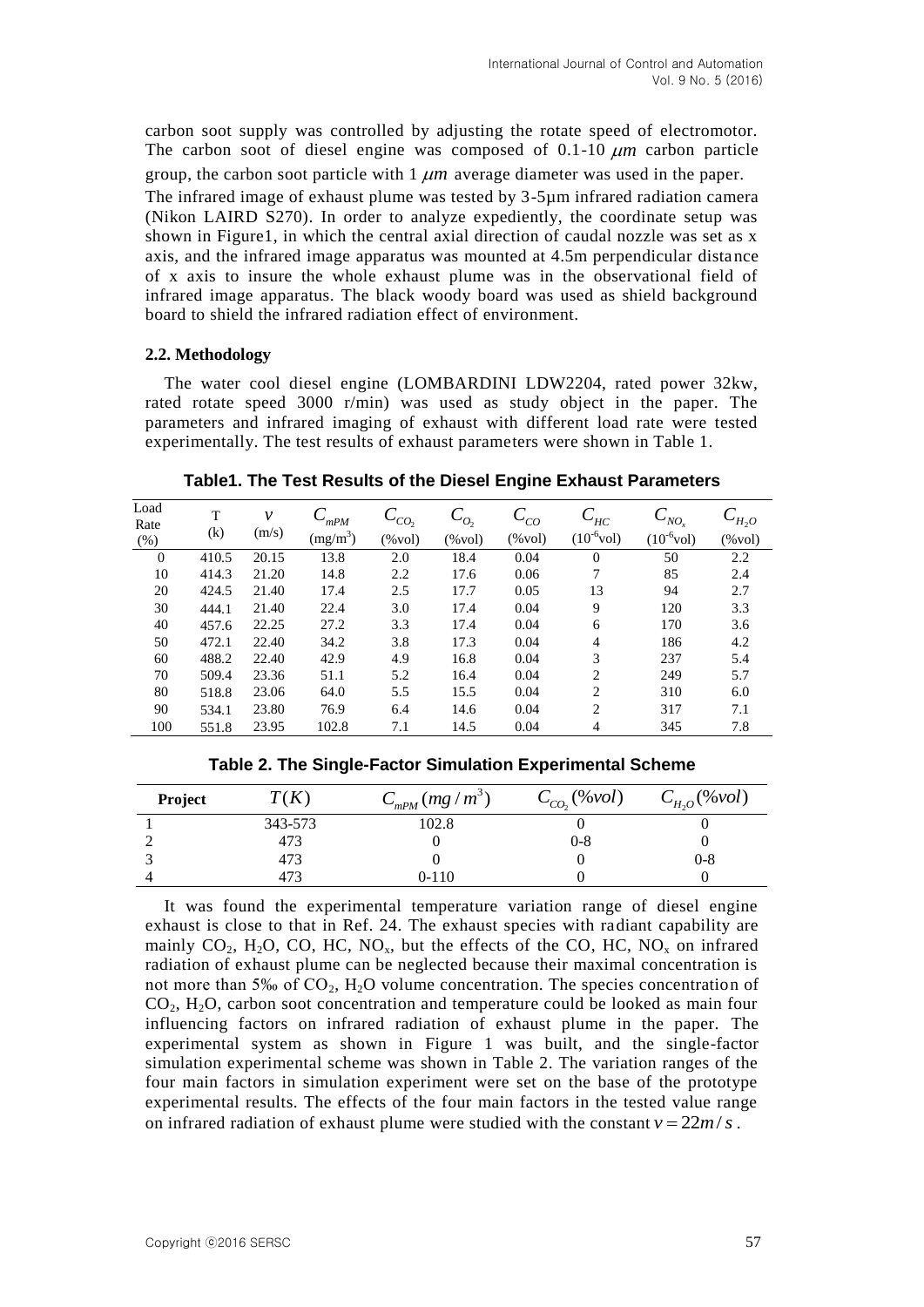#### **2.3. Data Reduction**

The tested infrared image shown in Figure 2 was study by being looked as surface object. The geometrical shape and infrared radiation characteristics of the object were analyzed in the paper. The infrared image of exhaust plume was analyzed and extracted data by the analysis software of the 3-5µm infrared radiation camera (Type Nikon LAIRD S270). The length L and area S of the core region of the exhaust plume could be calculated as follows:

$$
L = \frac{L_s}{L_{SI}} L_{Pl} \tag{1}
$$

$$
S = \frac{S_s}{S_{SI}} S_{PI} \tag{2}
$$

Where  $L<sub>s</sub>$  the length of the scale, and the scale is is 14.5 cm of the diameter of the flange.  $L_{SI}$  and  $L_{PI}$  are the imaging length of the scale and the exhaust plume, respectively.  $S_s$  is the 13.05  $cm^2$  of the radial section area of the scale.  $S_{SI}$  and  $S_{PI}$ are the imaging area of the scale and the exhaust plume, respectively.



**Figure 2. Geometric Characteristics of the Exhaust Plume and Scale in the Infrared Image**

The infrared radiation parameters of the surface object include mainly the axial radiation temperature of exhaust plume, the average radiation temperature in  $S_{pi}$ area, the radiation exitance and the radiation flux. The radiation temperature and the average radiation temperature of the point, line or surface in the infrared image could be obtained by the FAI-Analyzer software. The follows can be achieved by the Stefan-Boltzmann law:

$$
M_e = \varepsilon \sigma_b T^4 = \sigma_b T_R^4 \tag{3}
$$

Where  $M_e$  is the radiation exitance,  $\sigma_b = 5.67 \times 10^{-8} W/(m^2 \cdot k^4)$  is the radiation constant of black body, T is the thermodynamic temperature,  $T_R$  is the radiation temperature,  $\varepsilon$  is the emissivity.

The radiation exitance can be calculated by known radiation temperature, so the radiation flux can be obtained as:

$$
\Phi_e = M_e S \tag{4}
$$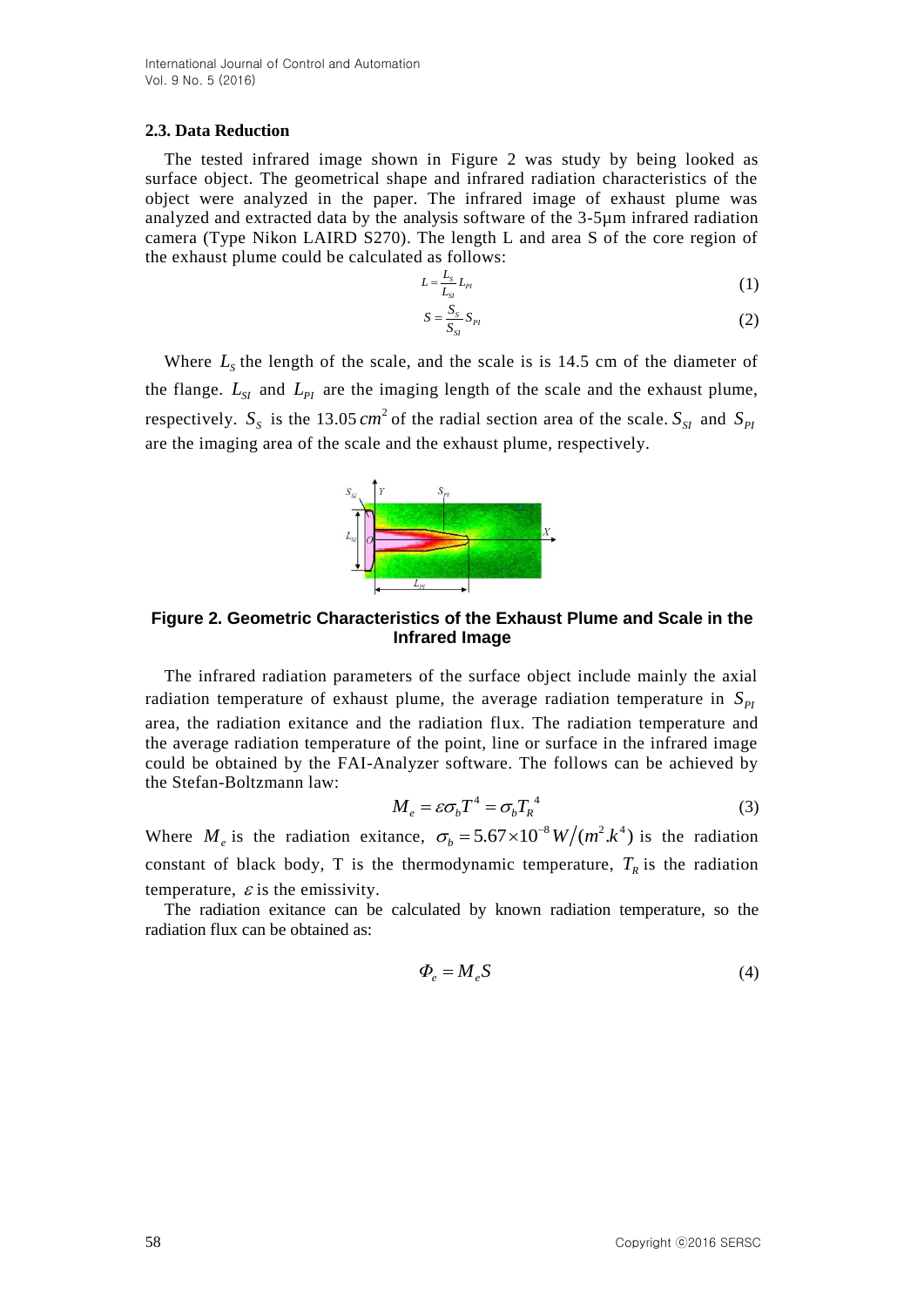# **3. Results and Discussion**

# **3.1. Effects of the Load Rate on the Infrared Radiation Characteristics**



**Figure 3a. Effects of the Load Rate on the Length the Area of the Exhaust Plume Core Region**







**Figure 3b. Effects of the Load Rate on the**  $\overline{T}_R$  **And**  $\overline{M}_e$  $\bar{M}_{e}$ of the **Exhaust Plume Core Region**



#### **Figure 3d. Effects of the Load Rate on the Main Parameters of the Exhaust Plume**

The effects of load rate on infrared radiation characteristics of the plume core region was investigated by prototype experiment, as shown in Figure 3a-3c. The dimensionless load rate is the ratio of the load to the rated load. The shape size of core region and infrared radiation energy of exhaust plume increase with increasing load rate quickly. The length and the area of the core region with rated load are 2.2

and 4.4 times that with null load, respectively. The  $\overline{T}_R$  and  $\overline{M}_e$  $\overline{M}_{e}$  with rated load are

10K and  $61.7 \frac{w}{m^2}$  higher than that with null load, respectively. The variation of the radiation power of core region is brought by the area and radiation temperature. The  $\Phi$ <sub>e</sub> with rated load is 5 times that with null load. Because the amount of the diesel oil ejected into cylinder increases continually with increasing the load, the temperature, radiant gas and particle material of the exhaust plume increase continually. Figure3d indicates the variation of exhaust temperature, particle concentration and volume concentration of  $CO<sub>2</sub>$ ,  $H<sub>2</sub>O$  with load rate. The four factors increase with load rate, specially, the particle concentration improves rapidly. Furthermore, the shape size of core region and infrared radiation energy of exhaust plume increase quickly with increasing load rate. Because it can't be confirmed which factor is the main influencing factor of infrared radiation characteristic of the core region, the individual experimental study of each factor needs to be performed.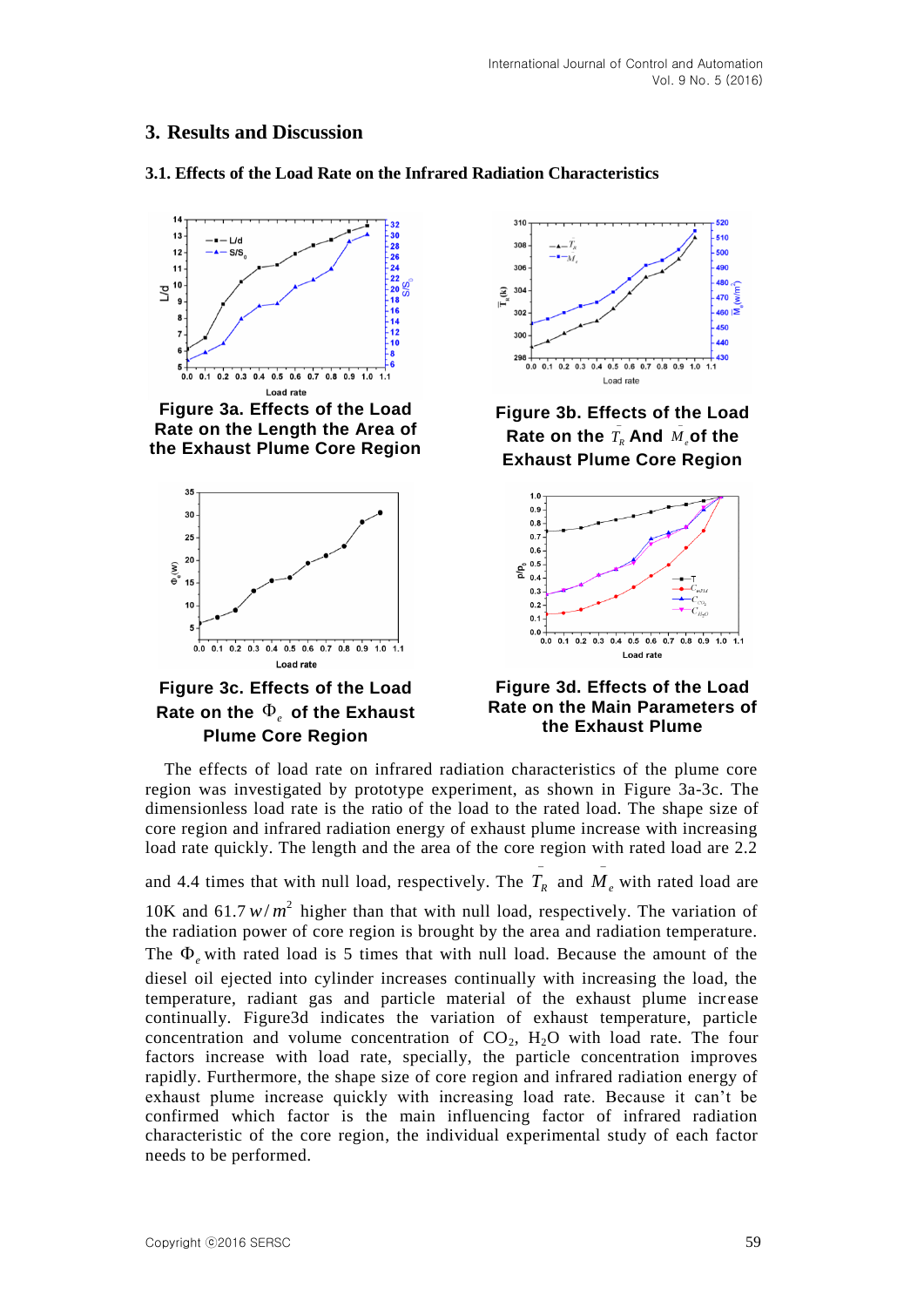# **3.2. Effects of the Temperature on the Infrared Radiation Characteristics**

Figure 4a-4d show the effects of the temperature on infrared radiation characteristics with the project 1 in the table 2 and  $C_{mPM} = 102.8mg/m^3$ . Figure 4a shows the infrared image of exhaust plume with different temperature. As shown in Figure 4a, the infrared radiation characteristics is not obvious when T<373K. As shown in Figure 4a-4d, the shape size of core region and infrared radiation energy of exhaust plume increase with increasing temperature quickly. The length and area of the core region with  $T = 558K$  are 8.8 and 21.7 time that with  $T = 373K$ , respectively. The  $\overline{T}_R$  and  $\overline{M}_e$  $\overline{I}_e$  with  $T = 558K$  are 10K and 59.9  $w/m^2$  higher than that with  $T = 373K$ , respectively. It is generally considered that the infrared stealth can be realized when the radiation temperature difference between the target and the background is controlled at  $\pm 4K$  [18]. In this experiment, the average radiation temperature of the background is 289K, the radiation temperature difference between the plume and the background is less than  $4K$  when  $T < 373K$ . The  $\Phi_e$  with  $T = 558K$  is 24.8 times that with  $T = 373K$ . The  $\Phi_e$  increases rapidly when  $T > 533K$ .







**Figure 4c. Effects of the Temperature on the**  $\overline{T}_R$  **and**  $\overline{M}_e$  $\bar{\bar{I}}_e$  of **the Exhaust Plume Core Region**



**Figure 4b. Effects of the Temperature on the Length and the Area of the Exhaust Plume Core Region**



**Figure 4d. Effects of the**  Temperature on the  $\Phi_{e}$  of the **Exhaust Plume Core Region**

According to the radiation function of black body, the radiation exitance of different temperature object at  $3-5$   $\mu$ <sup>m</sup> can be calculated as follows:

$$
M_{b(3-5)} = M_b(F_{b(0-5)} - F_{b(0-3)}) = M_b F_{b(3-5)}
$$
(5)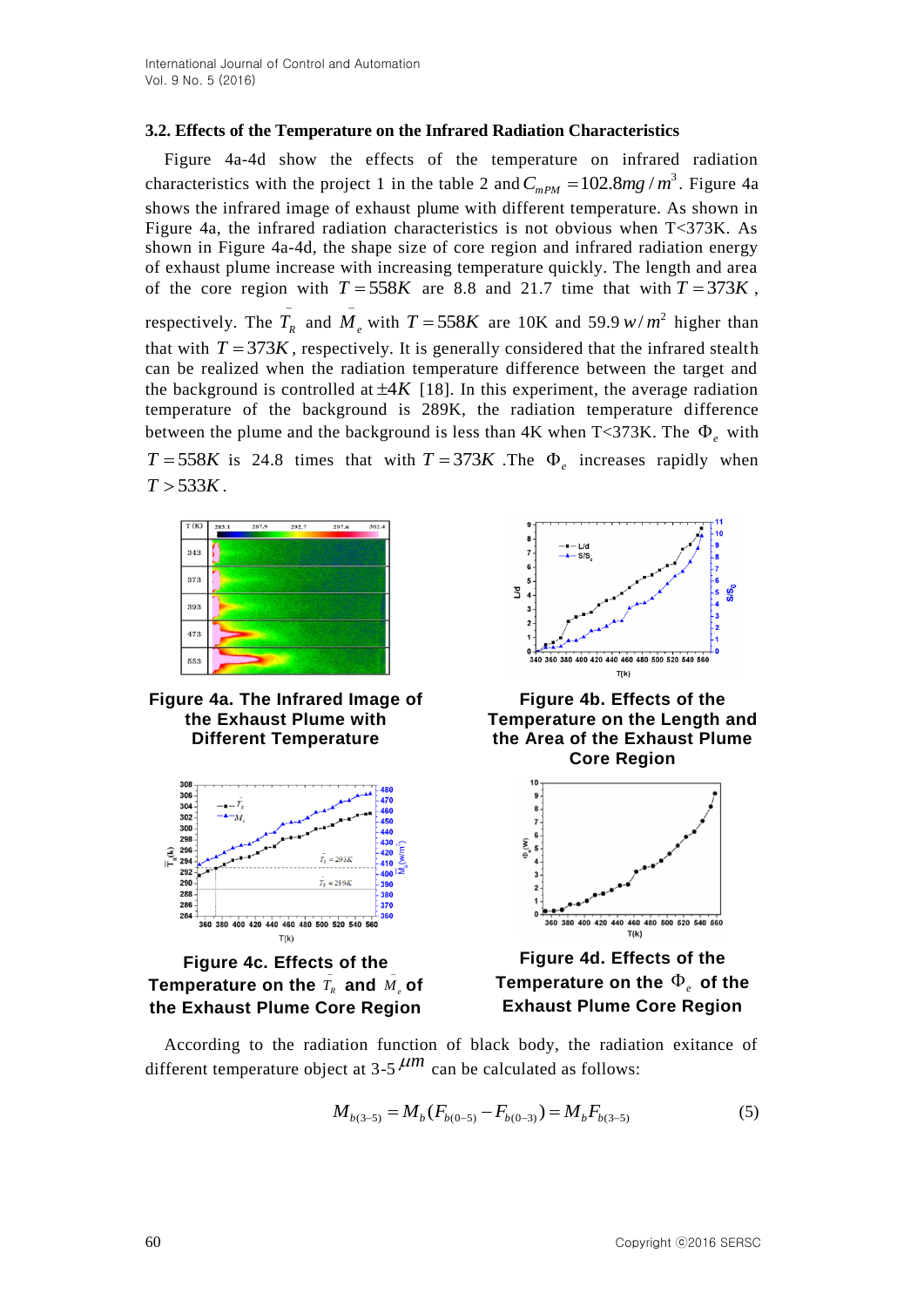The radiation function of black body (
$$
F_{b(0-2T)}
$$
) is shown as Equation (6).  
\n
$$
F_{b(0-2T)} = \int_0^{2T} \frac{C_1}{\sigma_b(\lambda T)^5 \left(\exp{\frac{C_2}{\lambda T}} - 1\right)} d(\lambda T) = \int_0^{2T} \frac{M_{b\lambda}}{\sigma_b T^5} d(\lambda T)
$$
\n(6)

Where  $C_1, C_2$  are constant,  $\sigma_b$  is the radiation constant of black body. According to Stefan-Boltzmann law,  $M_b$  is in direct proportion to  $T^4$ . On the other hand, the  $F$ <sup>*b*(3-5)</sup> increases with increasing the temperature. The calculated  $F$ <sup>*b*</sup>(3-5)</sub> at T=343-558K range is shown in Figure 5, and the  $F_{b(3-5)}$  with  $T = 558K$  is 4.2 times that with  $T = 373K$ . So the infrared radiation energy of the core region increases with increasing the temperature.

Figure 6 shows the distributing of tested physical and radiation temperature of the exhaust plume at  $T = 473K$ . Because the exhaust with high temperature has the heat exchange with environmental cool air by roll indraft and mixing, the temperature of the exhaust plume decreases along the X direction. The physical and radiation temperature of the exhaust plume go down to near 400K and environmental radiation temperature at  $X = 5d$ , respectively.



**Figure 5. Variation of the Radiation Function of Black Body with Temperature**



**Figure 6. Axial Distribution of Tested Physical and Radiation Temperature of the Exhaust Plume At**  $T = 473K$  and  $C_{mPM} = 102.8 mg/m^3$ 

#### **3.3. Effects of the CO2 Concentration on the Infrared Radiation Characteristics**

Figure 7a-7c show the effects of the  $CO<sub>2</sub>$  concentration on infrared radiation characteristics with the project 2 in the table 2 and  $T = 473K$ . As shown in Figure 7a-7c, the shape size of core region and infrared radiation energy of exhaust plume increase with increasing the  $C_{c_0}$ . The  $\Phi_e$  increase with increasing the  $C_{c_0}$ , and the  $\Phi$ <sub>e</sub> with  $C_{c0_2} = 8\%$  is the 3 times that with  $C_{c0_2} = 2\%$ . Because the CO<sub>2</sub> is the typical radiant gas with frequency selecting characteristic, the  $C_{c_0}$  has the important effects on the infrared radiation characteristics of the exhaust plume. According to Kirchhoff's law, the correlation of monochromatic radiance and monochromatic absorptivity can be written as:

$$
\varepsilon_{\lambda} = \alpha_{\lambda} = 1 - e^{-K_{\lambda \cdot CO_2} P_i s_{CO_2}} \tag{7}
$$

Where  $K_{\lambda,c_0}$  is monochromatic weaken coefficient,  $P_i$  is partial pressure of gas,  $s_{CO_2}$  is average travel of radial.

The absorbing spectrum in infrared wave band of  $CO<sub>2</sub>$  and vapor is equal to the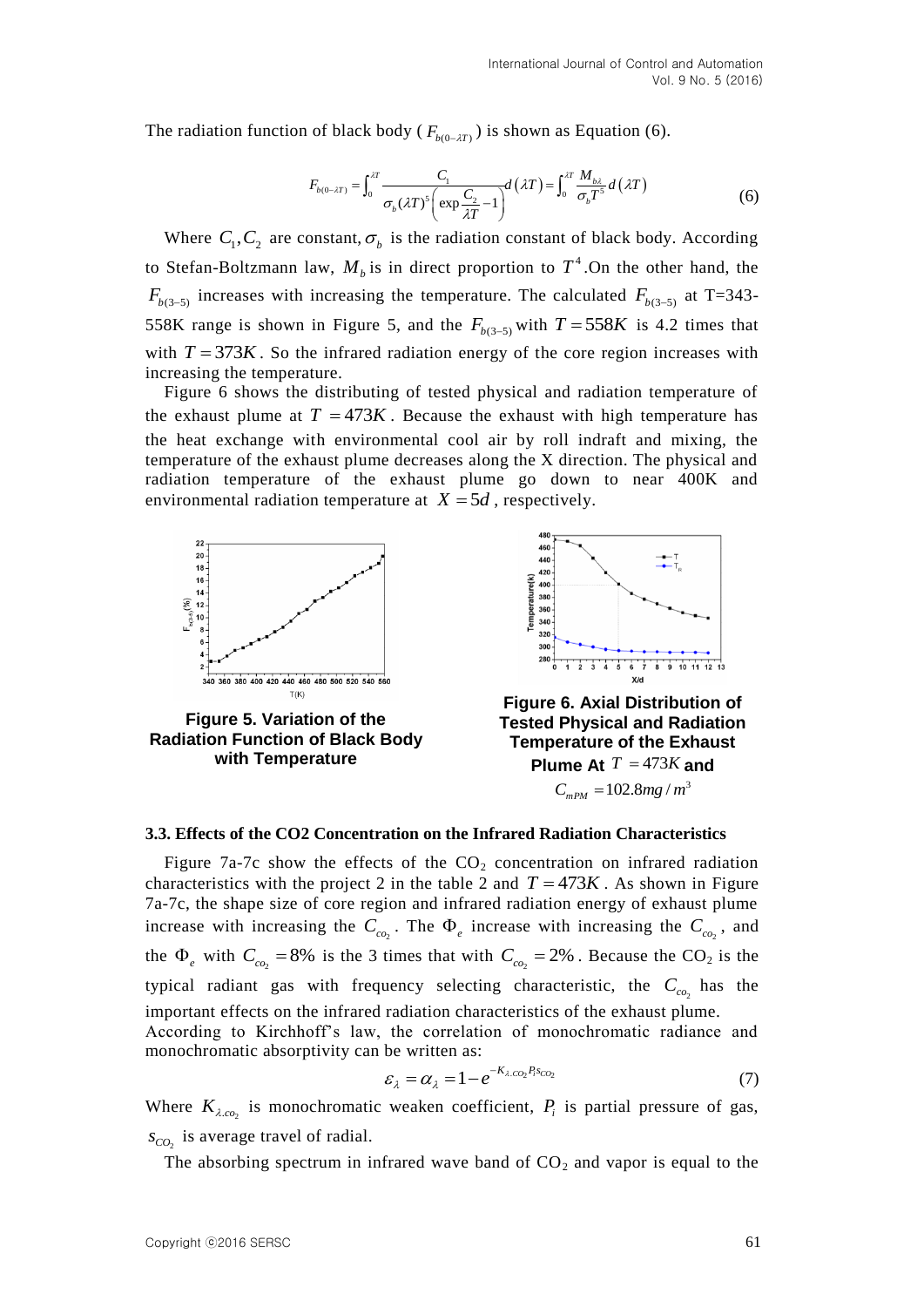radiation spectrum. According to the absorbing spectrum in infrared wave band of  $CO<sub>2</sub>$  and vapor, it could be found that the infrared radiation of  $CO<sub>2</sub>$  exits in the 2.65-2.8  $\mu$ m and 4.2 - 4.5  $\mu$ m radiation band, and the 4.2 - 4.5  $\mu$ m radiation band is the main strong radiation band for  $CO_2$ . The  $K_{\lambda, c_0}$  and  $s_{CO_2}$  are constant because the temperature field, pressure field and flow field in the experiment are almost constant. Furthermore, because the partial pressure is in direct proportion to the  $C_{CO_2}$ , and according to Equation(6), the emissivity of plume increase with increasing  $C_{CO_2}$ , the infrared radiation size and energy of exhaust plume increase with increasing  $C_{CO_2}$ .



**Figure7a. Effects of the CO<sup>2</sup> Concentration on the Length and the Area of the Exhaust Plume Core Region**



**Figure 7b. Effects of the CO<sup>2</sup>** Concentration on the $T_{\scriptscriptstyle R}$  and *M e* **of the Exhaust Plume Core Region**



Figure 7c. Effects of the CO<sub>2</sub> Concentration on the  $\Phi_e$  Of The Exhaust **Plume Core Region**

## **3.4. Effects of the Vapor Concentration on the Infrared Radiation Characteristics**

Figure 8a-8c show the effects of the vapor concentration on infrared radiation characteristics with the project 3 in the table 2 and  $T = 473K$ . As shown in Figure 8a-8c, the shape size of core region and infrared radiation energy of exhaust plume increase slightly with increasing the  $C_{H_2O}$ . The  $\overline{T}_R$  and  $\overline{M}_e$  $\overline{A}_e$  with  $C_{H_2O} = 7.8\%$  are only 0.4k and 2.17  $w/m^2$  higher than that of  $C_{H_2O} = 2.2\%$ , respectively. The  $C_{H_2O}$ has slight effects on the infrared radiation characteristics of the exhaust plume, because the radiation power of the vapor at the  $2.55$ -2.84  $\mu$ m band is less than that of the  $CO_2$  at the 4.2 - 4.5  $\mu$ m band, and the radiation wave band of the vapor is not located in the 3-5  $\mu$ m range, the  $C_{H_2O}$  is not the main factor on infrared radiation characteristics of the exhaust plume.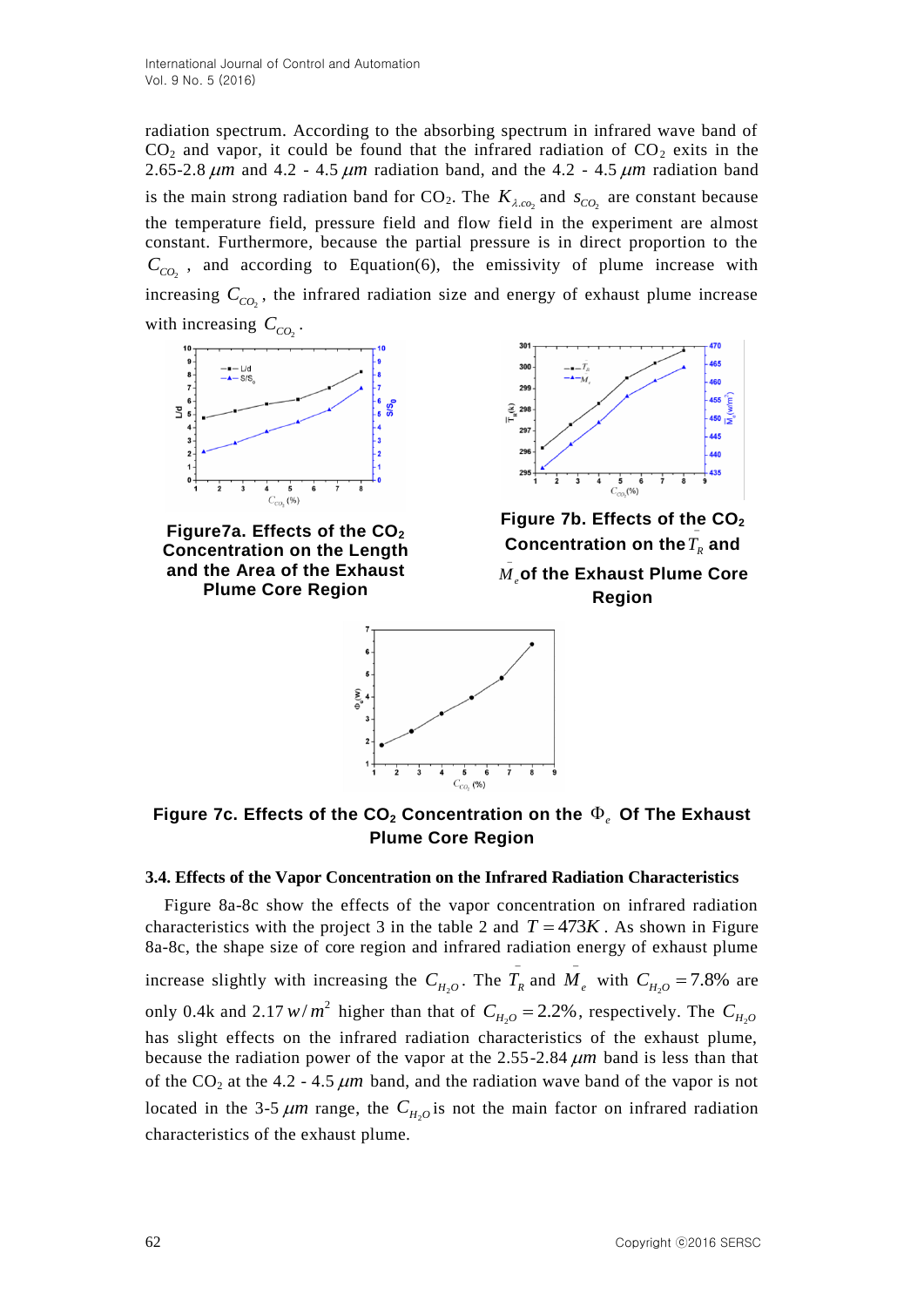

Figure 8c. Effects of the Vapor Concentration on the  $\Phi_e$  of the Exhaust **Plume Core Region**

## **3.5 Effects of the Particle Concentration on the Infrared Radiation Characteristics**

Figure 9a-9c show the effects of the particle concentration on infrared radiation characteristics with the project 4 in the table 2 and  $T = 473K$ . As shown in Figure 9a-9c the shape size of core region and infrared radiation energy of exhaust plume

increase with increasing the  $C_{mPM}$  quickly. The  $\overline{T_R}$  and  $\overline{M}_e$ i, with  $C_{mPM} = 102.8mg/m^3$  are 4.3k and 25.3  $w/m^2$  higher than that of  $C_{mPM} = 13.8 mg/m^3$ , respectively. The  $\Phi_e$  with  $C_{PM} = 102.8 mg/m^3$  is 6 times higher than that with  $C_{PM} = 13.8mg/m^3$ . The  $C_{mPM}$  has important effects on the infrared radiation characteristics of the exhaust plume.

Because carbon soot and participatory media in plume component particle radiation system, the correlation of monochromatic radiance and monochromatic absorptivity can be written as:

$$
\varepsilon_{\lambda} = \alpha_{\lambda} = 1 - e^{-K_{\lambda.PM} s_{PM}}
$$
\n(8)

Where  $K_{\lambda,PM}$  is carbon soot monochromatic weaken coefficient,  $S_{PM}$  is average travel of exhaust plume radial. When  $\lambda > 0.8 \mu m$ :

$$
K_{\lambda.PM} = \frac{C_1 C_{mPM}}{\rho \lambda^{0.95}} \times 10^{-6}
$$
 (9)

Where  $C_1$  is constant,  $\rho$  is the density of carbon soot,  $C_{mPM}$  is mass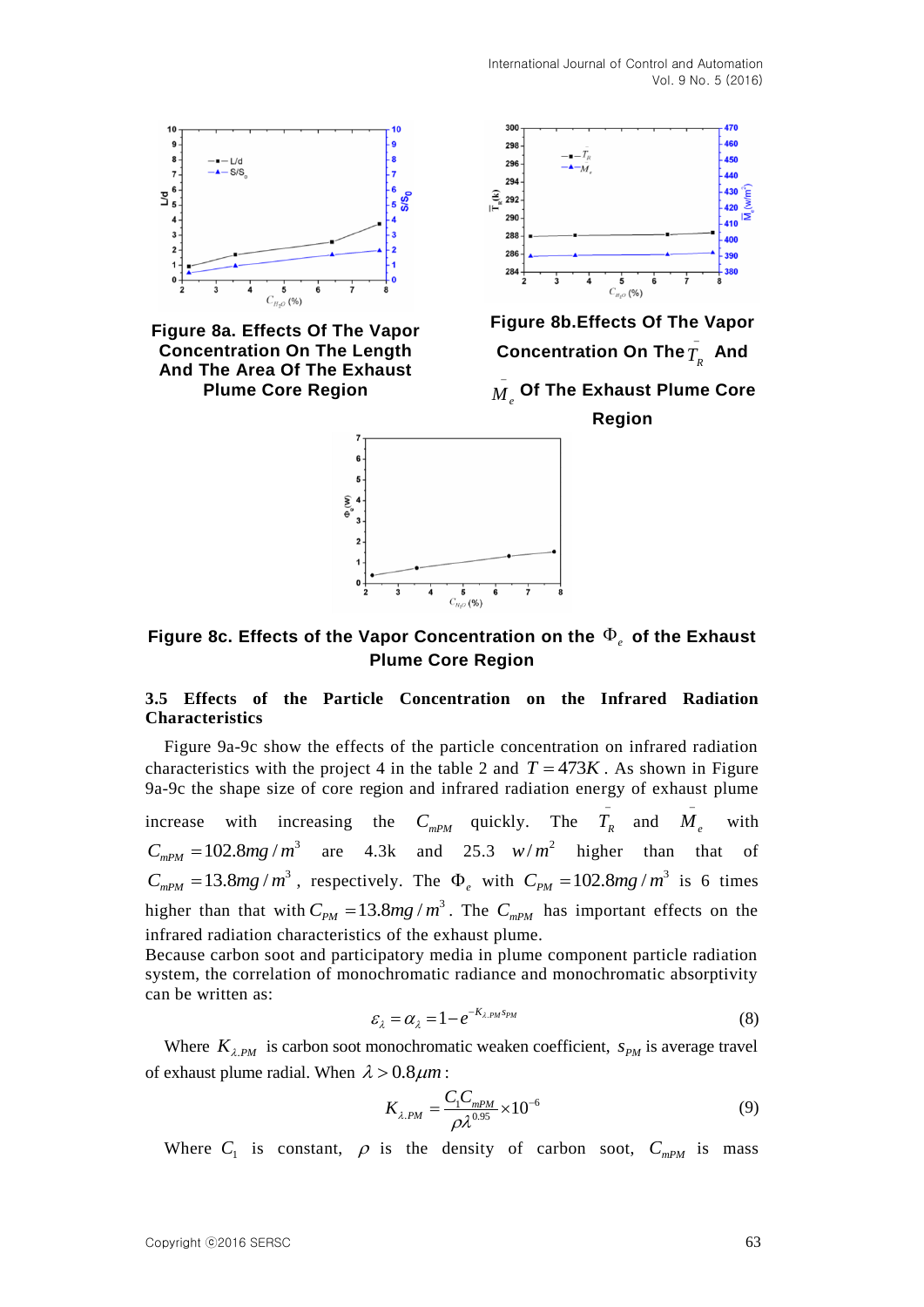concentration (mg/m3) of carbon soot. It can been seen that the emissivity of plume increase with increasing  $C_{mPM}$ , which lead to that the infrared radiation size and energy of exhaust plume increase with increasing  $C_{mPM}$ . As shown in Figure 10, the radiation temperature of exhaust plume along the middle line of X axis decrease rapidly with decreasing the particle concentration. Furthermore, the radiation temperature of exhaust plume at exit increases rapidly with increasing the concentration of the carbon soot.



Figure9a. Effects of the  $C_{mPM}$  on the **Length and the Area of the Exhaust Plume Core Region**



Figure 9c. Effects Of The  $C_{mPM}$  on the  $\Phi_{e}$  of the Exhaust Plume Core **Region** 



Figure 9b. Effects Of The  $C_{mPM}$  on the  $\overline{T}_R$  And  $\overline{M}_e$  **of the Exhaust Plume Core Region**



**Figure 10. Axial Distribution of**  *TR* **of the Exhaust Plume with Different**  *CmPM*

# **3.6. Sensitivity Analysis of Each Factor on the Infrared Radiation Characteristics**

Figure 11 shows the effects of each factor on the infrared radiation flux of the exhaust plume. In order to facilitate comparative analysis, the abscissa were normalized and non-dimensionalized. As shown in Figure 11, the temperature is the most important parameter influencing the infrared radiation characteristics of the exhaust plume, and the radiation flux increase with increasing temperature rapidly. The  $CO<sub>2</sub>$  and carbon soot also influence the infrared radiation characteristics of the exhaust plume, the radiation flux increase with increasing  $C_{c_0}$  and  $C_{mPM}$ , and the  $Φ<sub>e</sub>$  of CO<sub>2</sub> are 1.02w higher than that of carbon soot. However, the vapor influences slightly the infrared radiation characteristics of the exhaust plume ,the  $\Phi$ *e* of vapor is not more than 26% and 35% of  $CO_2$  and carbon soot, respectively. Therefore, the  $CO<sub>2</sub>$  and carbon soot is the most important gaseous and solid infrared source of diesel exhaust plume, respectively. Figure 12 and Figure 13 show the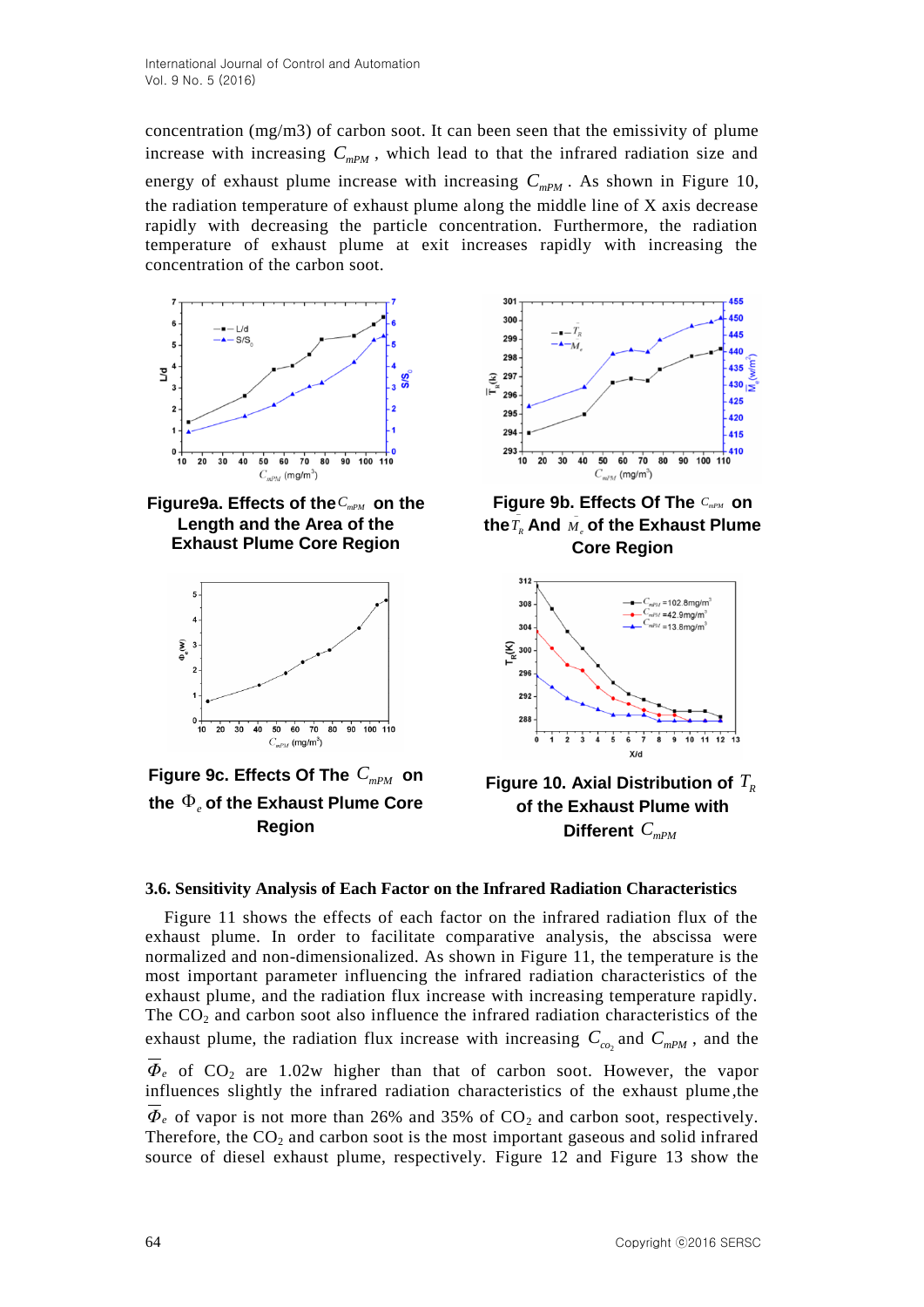infrared image and the radiation temperature distributing along middle line of the exhaust plume with different species and temperature of the exhaust plume, respectively. The same results from Figure 11 are also found from Figure 12 and Figure 13.



**Figure 11. Effects of Each Factor**  on the  $\Phi_e$  of the Exhaust Plume **Core Region**



**Figure 12. Infrared Image of Exhaust Plume with Different Parameters**



**Figure 13. Axial Distribution of Radiation Temperature of the Exhaust Plume with Different Parameters**

## **4. Conclusions**

In this paper, the parameters and infrared images of the diesel engine exhaust were tested, and the four main factors influencing the infrared radiation characteristics of the exhaust plume were studied experimentally. The important conclusions can be concluded as follows:

(1) The load rate of the diesel engine influences greatly the infrared radiation characteristics of the exhaust plume. The shape size and the infrared radiation energy of the core region increase rapidly with increasing the load rate. Furthermore, the species concentration of exhaust and carbon soot particle increase with increasing the load rate.

(2) The temperature of the exhaust plume is the most important influencing factor for the infrared radiation characteristics. The infrared radiation capability increases rapidly with increasing the temperature. The infrared characteristic of the exhaust plume can be eliminated availably if the temperature of the exhaust plume dipped under 373 K.

(3) The  $CO<sub>2</sub>$  also influences greatly the infrared radiation characteristics of the exhaust plume. However, the vapor influences slightly the infrared radiation characteristics of the exhaust plume, and the effects of the vapor can be neglected.

(4) The carbon soot is an important factor influencing the infrared radiation characteristics of the exhaust plume. The infrared radiation capability increases with increasing the carbon soot concentration. The  $CO<sub>2</sub>$  and carbon soot is the most